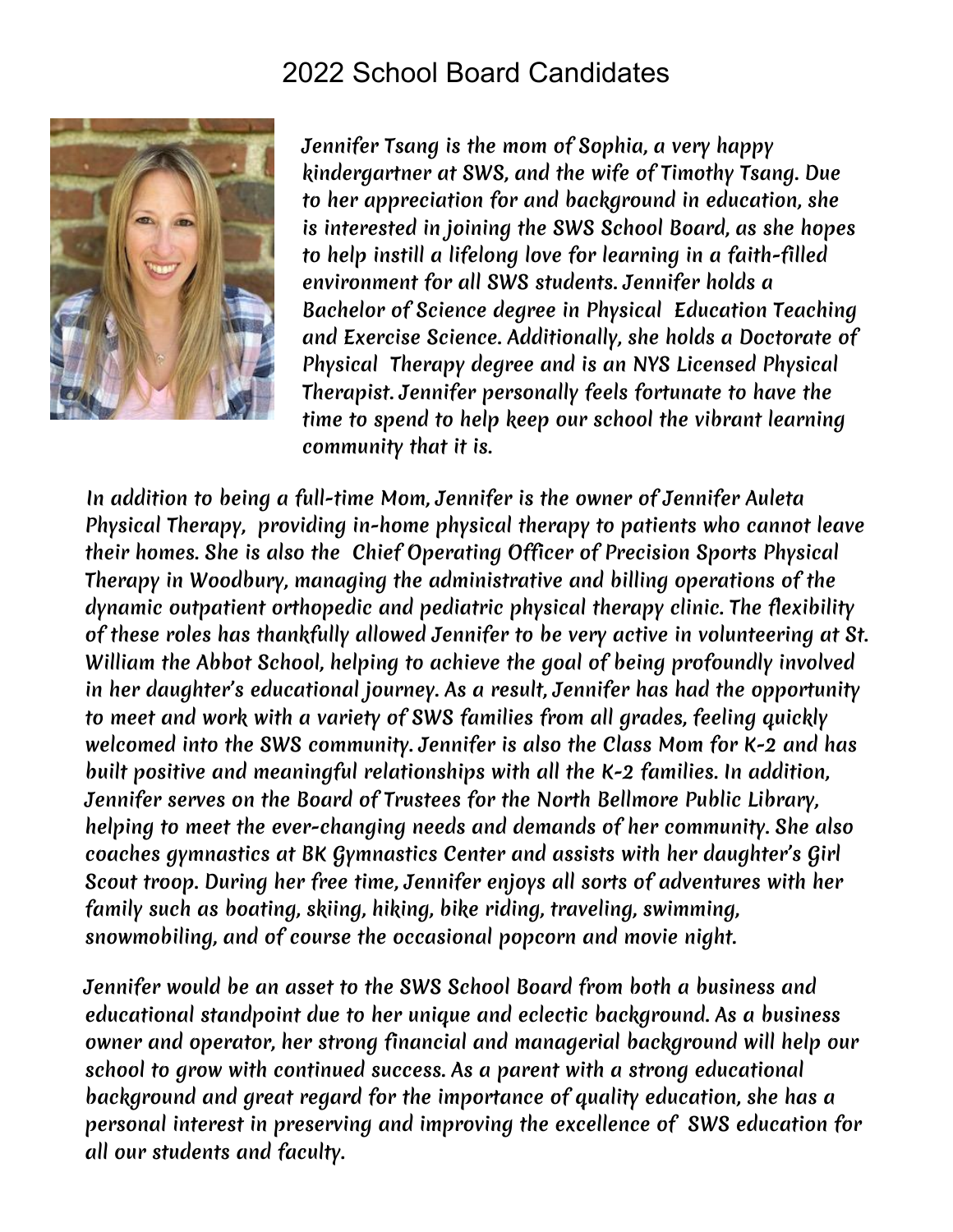

My name is Emily Ambizas and I am running for a position on the St. William the Abbot's School Board. Since moving to Seaford in 2003, my husband and I have been active members of the St. William the Abbot Parish. Catholic education has always been a central part of my life, from grammar school through my graduate education at St. John's University. My dedication to Catholic education has continued into my professional career as I have served as an Associate Clinical Professor of Pharmacy Practice at St. John's University since 2003.

I am currently on the school board and serve as the secretary. I am actively involved with the

school. I have been a class mom, a Girl Scout Leader, and have served as a member of the Planning and Publicity Committee. My husband and I also volunteer for many school and parish activities.

I believe that a strong education rooted in the Catholic faith is an essential component in the development of children into becoming mature, ethical, value-driven adults who will be able to serve as our future leaders in the community. This is why we have chosen to enroll our daughters in St. William. My oldest has moved on to high school, continuing with her catholic education at Sacred Heart Academy. My youngest will be in eighth grade this coming September. I would love for the opportunity to continue to serve our community and to be a part of the spiritual and academic growth of St. William the Abbot School. In my capacity as a faculty member at St. John's University, I have served on various department, college, and university committees which afforded me the opportunity to be involved in curricular development for various programs as well as programmatic assessment. I feel my experience along with my dedication to St. William will continue to be a great benefit to the Board.

Thank you for your consideration.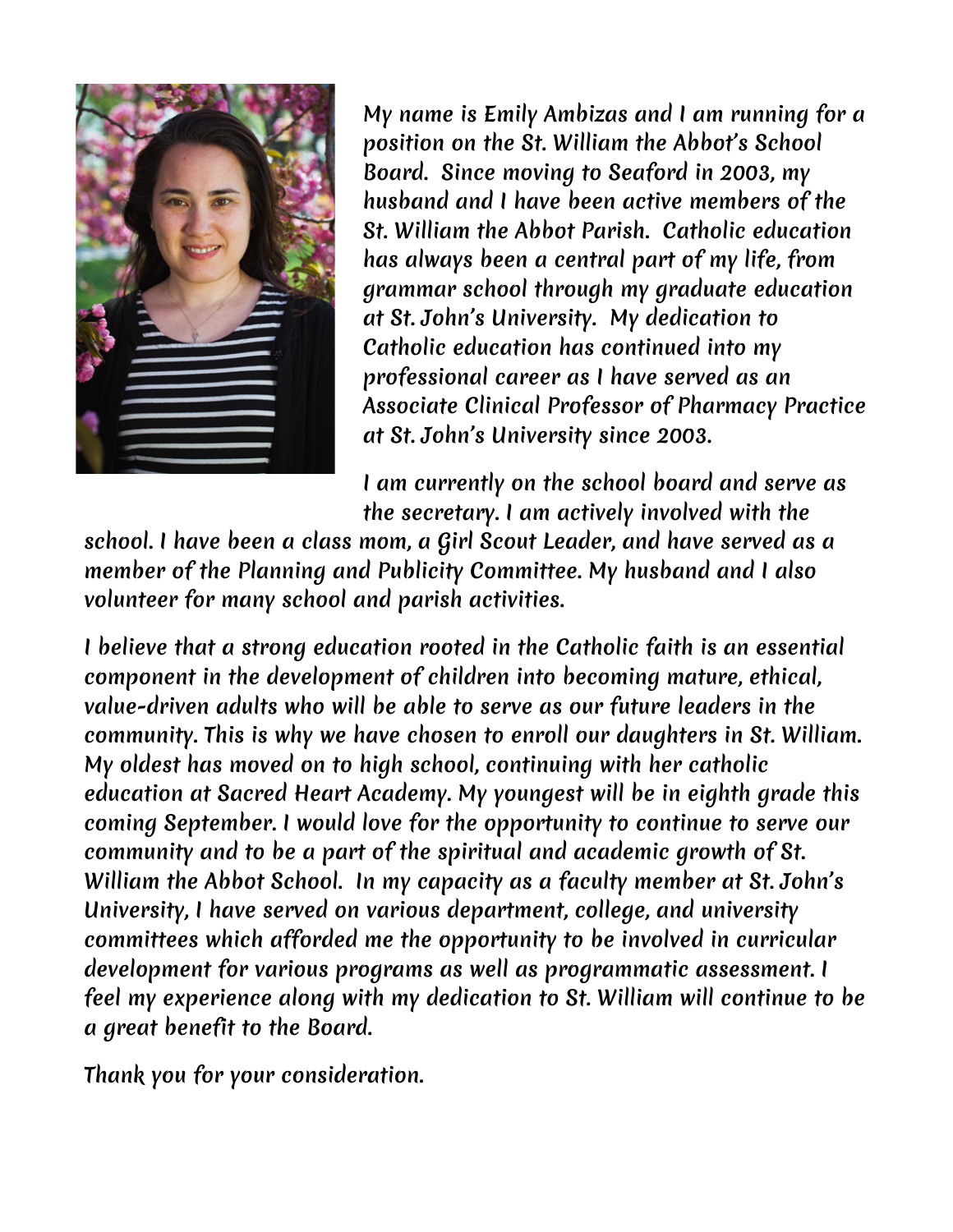

My name is Jamey Cronemeyer, I am the proud mother of three children Mikayla (6th grade), Matthew (4th), and Jack (1st) and wife to Daniel Cronemeyer (NYPD ESU). I am a retired NYPD officer having worked in Midtown South Precinct, Deputy Commissioner of Operations, and the Warrants Division. I have first hand experience, training, and certifications in areas such as traumatic response, FEMA, COBRA, OSHA, active shooter and more. I have a Bachelors of Science in Criminal Justice and a Bachelors of Arts in

Sociology and Anthropology from Roger Williams University. I am an alumni of St. William the Abbot School and Holy Trinity Diocesan High School. I am better known as one of the "Miller Twins." My family and I have been active volunteers and members of the parish since my childhood, I was even one of the first female alter servers to ever serve mass in our parish. I am a dedicated advocate and supporter for children, parents, and Catholic school education. It would be an honor to have traveled "full circle" and return to serve St. William the Abbot, a school close to my heart.